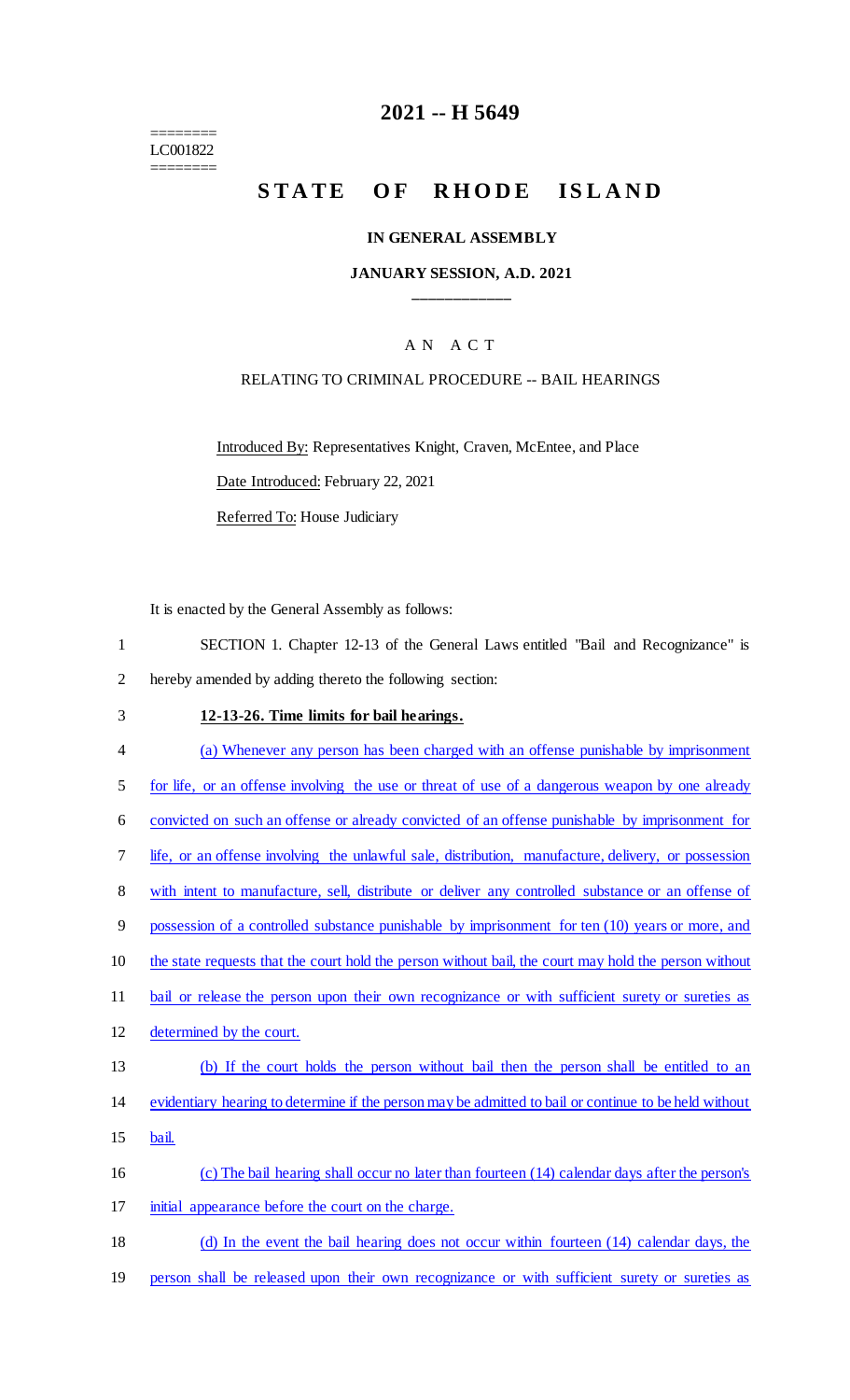### 1 determined by the court.

- 2 (e) The time limit for the hearing may be waived by the person so charged, after they have
- 3 been informed by the court of their rights pursuant to this section.
- 4 SECTION 2. This act shall take effect upon passage.

======== LC001822  $\begin{tabular}{ll} \multicolumn{2}{l} {\multicolumn{2}{l}{} & \multicolumn{2}{l}{\multicolumn{2}{l}{\multicolumn{2}{l}{\multicolumn{2}{l}{\multicolumn{2}{l}{\multicolumn{2}{l}{\multicolumn{2}{l}{\multicolumn{2}{l}{\multicolumn{2}{l}{\multicolumn{2}{l}{\multicolumn{2}{l}{\text{}}}}}}}} \end{tabular} \end{tabular}$